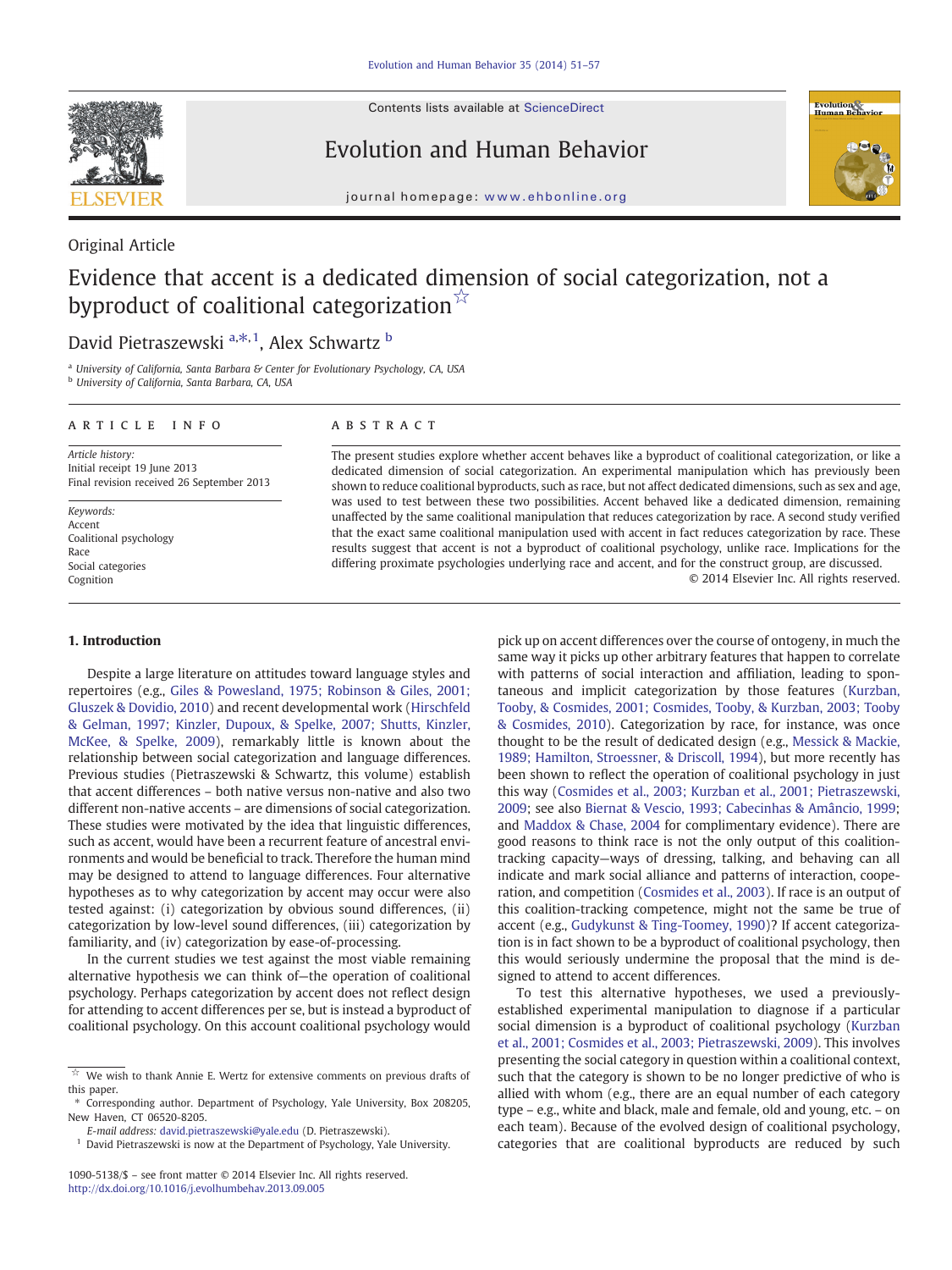manipulations, whereas categories that are dedicated dimensions are relatively unaffected (these include age and sex; [Cosmides et al.,](#page-5-0) [2003; Kurzban et al., 2001; Pietraszewski, 2009;](#page-5-0) see also, [Lieberman,](#page-5-0) [Oum, & Kurzban, 2008; Lorenzi-Cioldi, Eagly, & Stewart, 1995; Migdal,](#page-5-0) [Hewstone, & Mullen, 1998; Van Twyver, & Van Knippenberg, 1998](#page-5-0)). This reduction phenomenon does not reflect a constraint of coalitional psychology (i.e., that it can only keep track of one coalitional cue at a time), but rather reflects an important design feature of coalitional psychology: the ability to track relevant coalitional cues, activate currently-relevant and predictive cues, and inhibit currently nondiagnostic cues [\(Tooby & Cosmides, 2010](#page-6-0)). In other words, coalitional psychology continually monitors and updates cue diagnosticity, and when better coalitional cues are provided, less accurate coalitional cues are inhibited ([Cosmides et al., 2003; Pietraszewski, 2009\)](#page-5-0).

Applying this test to accent categorization is straightforward. Accent is crossed with strong cues of cross-cutting coalition membership, such that accent is no longer predictive of who is affiliated with whom. If accent is a byproduct of coalitional psychology, then categorization by accent will be reduced. If accent is a dedicated dimension, then categorization will not be reduced. Thus, the results of this experimental manipulation will arbitrate between the two remaining possibilities for the psychology underlying accent: that it is (i) the result a dedicated cognitive system, like sex and age, or (ii) a byproduct of coalitional psychology, like race.

#### 1.1. Reasons to expect accent is a dedicated dimension, not a byproduct of coalitional psychology

Prior to conducting our studies, we hypothesized that accent categorization would not be a byproduct of coalitional psychology because accent would have been a recurrent feature of ancestral environments, unlike race [\(Pietraszewski & Schwartz, 2006, 2007\)](#page-6-0). In modern times, both accent and race appear to mark social origins. Both correlate with socioeconomic status, social class, and area of residence, and both seem to be instances of quasi-essentialized groups [\(Robinson](#page-6-0) [& Giles, 2001](#page-6-0)). However, from an evolutionary perspective, accent and race are likely fundamentally different categories in the mind.

The physical features that make up the experienced category "race" would not have been a recurrent feature of the world over evolutionary time. This is because the scale of ancestral travel would have not have exceeded the geographic scale of the features that currently constitute race (physically-superficial adaptations to local climates and environments; [Cosmides et al., 2003; Graves, 2001;](#page-5-0) [Manning, Bundred, & Mather, 2004\)](#page-5-0). Ancestrally, people traveled in relatively small numbers over relatively short distances ([Lee, 1972;](#page-5-0) [Leacock & Lee, 1982; Kelly, 1995; Chapais, 2008, 2010\)](#page-5-0). Only with rapid intercontinental transportation on a mass scale can large populations of previously isolated people with different recent ancestries come in contact with one another [\(Cosmides et al., 2003](#page-5-0)). Because race was not likely an aspect of ancestral environments, it is unlikely that categorization of people according to their race is a consequence of dedicated cognitive systems for that purpose. Rather, categorization by race is a phenomenon driven by other evolved social cognitive processes, including coalitional psychology.

In contrast, linguistic variation – including accent variation – was likely a recurrent aspect of ancestral environments [\(Chapais, 2010;](#page-5-0) [Nettle, 1999; Pietraszewski & Schwartz, this volume\)](#page-5-0). This is because exposure to linguistic variation does not depend on modern transportation technology ([Kelly, 1983](#page-5-0)). Indeed, populations which travel on foot routinely come in contact with others who speak differently (e.g., [Bowern, 2010; Hill, 1978; Kelly, 1995; Lee, 1972](#page-5-0)). Further, because language is acquired from the local social environment, and the acquisition period ends roughly at puberty (likely to be true since the advent of language; see [Komarova & Nowak, 2001](#page-5-0)), variance in language would be encountered whenever the scale of adults' social interaction is greater than that of children [\(Kirby,](#page-5-0) [1998; Nettle, 1999; Pietraszewski & Schwartz, this volume](#page-5-0)). The generality and recurrence of this pattern of life-stage movements are well-documented, both in hunter–gatherer populations (e.g., [Leacock](#page-5-0) [& Lee, 1982; Kelly, 1995\)](#page-5-0), and in estimates of ancestral populations (e.g., [Chapais, 2008, 2010\)](#page-5-0). Thus, converging lines of evidence suggest that exposure to accent differences was likely a recurrent feature of human ancestral environments.

In addition to being ancestrally-recurrent, accents would also provide uniquely-informative social information. The more two people share linguistic features, the more likely they share relatively common early social origins (i.e., that they grew up in, or are from, the same language community; [Chapais, 2010;](#page-5-0) see [Currie & Mace, 2012](#page-5-0)). Knowing this information would support valuable inferences and expectations ([Moya, 2013; Pietraszewski & Schwartz, this volume](#page-6-0)), and given the speed, fidelity, and frequency of acoustic communication, such language-based assessments would be relatively easy and inexpensive ways of mapping important parts of the local social world.

Because accents were likely recurrent features of ancestral environments, and because they would be useful to track, it is (i) likely that categorization of people according to their accents is a consequence of dedicated cognitive systems for that purpose, and (ii) unlikely that categorization by accent is simply a byproduct of coalitional psychology, like race. In the context of the current studies, accent is therefore predicted to behave like a dedicated dimension of categorization, like sex and age, and be unaffected when shown to be no longer predictive of coalitional relationships.

#### 1.2. Overview of the current studies

Two studies were conducted. Each employed the same memory confusion paradigm used in previous studies to demonstrate (i) that categorization by race is a byproduct of coalitional psychology ([Kurzban et al., 2001; Cosmides et al., 2003; Pietraszewski, 2009\)](#page-5-0) and (ii) that categorization by accent occurs in a non-coalitional context and cannot be accounted for by categorization by general sound differences, low level sound differences, differences in familiarity, or differences in ease-of-processing [\(Pietraszewski &](#page-6-0) [Schwartz, this volume\)](#page-6-0). Both studies also featured a coalitional context that has been previously demonstrated to reduce categorization by race and leave categorization by sex unaffected ([Pietras](#page-6-0)[zewski, 2009](#page-6-0); Pietraszewski, Cosmides, & Tooby, under review). Study 1 featured the same accent distinctions used in Pietraszewski and Schwartz (this volume), now placed within a coalitional context. This allowed us to examine if accent categorization would be reduced compared to the levels found in the non-coalitional, baseline context of Pietraszewski and Schwartz (this volume) via direct comparison. In Study 2, we verified that these exact coalitional stimuli would in fact reduce categorization by race. Consequently, accent and race were placed within the exact same coalitional experimental context, such that how each was affected could also be directly compared.

#### 2. Study 1: Accent crossed with coalition membership

In Study 1 accent was crossed coalitional membership. If accent is a byproduct of coalitional psychology, then it will behave like race and decrease dramatically in this context. In contrast, if accent is a dedicated dimension then it will behave like sex and not be affected.

Coalitional stimuli from a previous set of memory confusion paradigm studies involving race and sex were used to test between theses hypotheses [\(Pietraszewski, 2009;](#page-6-0) Pietraszewski, Cosmides, & Tooby, under review). These studies, which involved over 1200 participants, extensively tested the hypothesis that categorization by race would be reduced when no longer predictive of coalition membership, and that categorization by sex would remain unaffected.

In order to provide the strongest test of the prediction that categorization by accent will not be reduced by coalition information,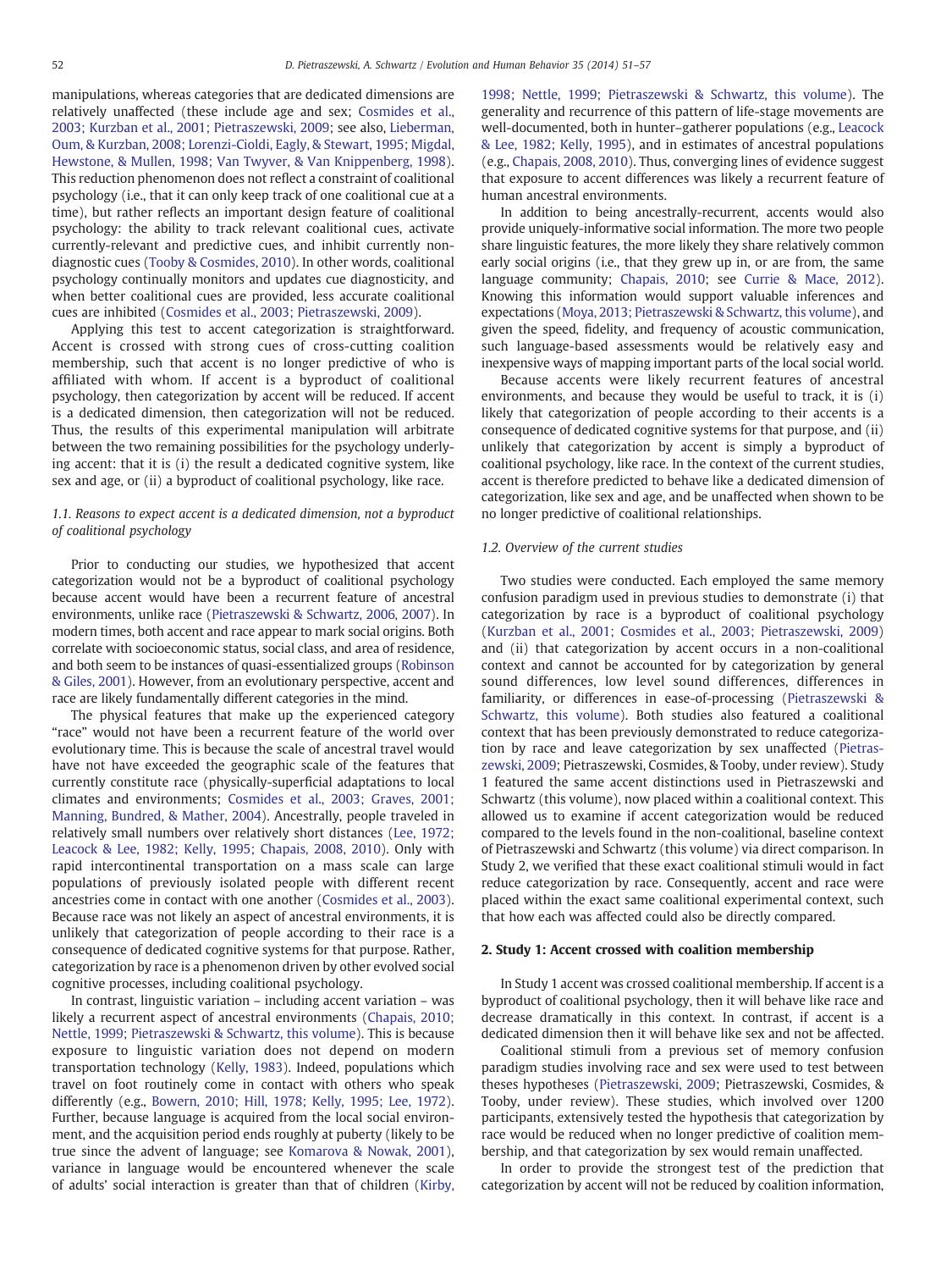the current studies used the condition from those previous studies which had most strongly reduced categorization by race. This involved presenting both visual and verbal cues of team membership, such that each team wore a different color and the content of each person's statement allowed one to infer that person's team membership. Providing coalition information in both photos and statements in the memory confusion paradigm, however, can lead to an overestimation of the magnitude of coalitional categorization, meaning that categorization by coalition will be somewhat inflated in these studies (increasing the r effect size by roughly .20; [Pietraszewski,](#page-6-0) [2009\)](#page-6-0). This was not a concern in the current studies because we were interested in employing the most stringent test of our hypothesis, rather than measuring categorization by coalition without inflation (previous studies have already established the levels of coalitional categorization for these exact stimuli, both with and without inflation, and have established that coalitional inflation has no effect on the orthogonal cross-cutting category). This methodology furthermore allowed us to present both coalition and accent information simultaneously and orthogonally, without the accent measurement issues that occurred in Rakić[, Steffans, and Mummendey \(2011; see](#page-6-0) [Pietraszewski & Schwartz, this volume](#page-6-0)).

If categorization by accent is not reduced by these cues of crosscutting coalition membership, this will support the hypothesis that accent is a dedicated dimension of social categorization, and not a product of coalitional psychology (like sex). In contrast, if categorization by accent is reduced, this will suggest that categorization by accent is a byproduct of coalitional psychology (like race).

#### 2.1. Method

The present studies followed the same general methodology of Pietraszewski and Schwartz (this volume), measuring categorization via the memory confusion paradigm. The same voices and faces from Pietraszewski and Schwartz, Study 1 (this volume), were also used. However, unlike the random set of statements in those studies, in the current studies, targets' statements involved a conversation between two different charity groups, each describing the work they do to achieve their different goals. This charity group membership provided the coalitional information. Targets were evenly divided across the two different groups. One group wore red shirts, and the other wore yellow. The content of each statement marked to which group the person belonged. Photos and statements were used for both the initial presentation phase and the recall phase. (These exact stimuli have been used in previous memory confusion studies to decrease categorization by race and to not affect categorization by sex; [Pietraszewski, 2009](#page-6-0); see Online Supplementary Materials, available on the journal's website at [www.ehbonline.org](http://www.ehbonline.org), for statements).

Accent was crossed with charity group membership, such that in each group were two English-accented and two US-accented members. During the initial presentation phase, the conversation alternated back and forth between the two groups. Each target made three statements, so each of the two groups made a total of 12 statements, half of which came from English speakers and half from US speakers. During the recall phase, statements were presented acoustically in random order. Participants indicated who they believed said each statement.

Measuring categorization by accent involved collapsing across the coalitional group dimension ((same accent/same coalition  $+$  same  $\arccent/different coalition)$  – (different  $\arccent/same coalition + dif$ ferent accent/different coalition)). Measuring categorization by coalition involved collapsing across the accent dimension ((same  $accent/same$  coalition + different accent/same coalition) – (same  $\arccen t/d$  ifferent coalition + different  $\arccen t/d$  ifferent coalition)). Because the current studies featured two orthogonal dimensions, rather than only one dimension as in Pietraszewski and Schwartz (this volume), the formula for correcting for baseline probabilities was changed. (With two dimensions present (e.g., accent and coalition) in the stimuli, only one target represents a same accent and same coalition attribution error at recall—the second target is the correct speaker. All other error types are represented by two targets at recall two targets represent a same accent/different coalition error, two represent a different accent/same coalition error, and two represent a different accent/different coalition error. Because a same accent/same coalition attribution error is half as likely as the other three kinds of errors, these other three error types are multiplied by .5. This correction is standard in the paradigm when two orthogonal dimensions are used.) Because of this, the within and between dimension error numbers in the present studies are not comparable to those in Pietraszewski and Schwartz (this volume). However, the error differences that collapse across the dimensions (i.e., same accent  $$ different accent) are comparable, as are the effect sizes.

Because the same accents, faces, voices, and presentation parameters (e.g., statement lengths) were used in both studies, the magnitude of accent categorization in the current study could be directly compared to the level found in Study 1 of Pietraszewski and Schwartz (this volume).

#### 2.2. Participants

Thirty-two students from the University of California, Santa Barbara, USA (11 male, 21 female; mean age  $\pm$  SD = 19.06  $\pm$ 1.54 years) participated for course credit.

#### 2.3. Results

Participants made 12.44 attribution errors on average (SD  $=$  5.20). Of these, participants made more same-team errors ( $M \pm SD =$ 5.25  $\pm$  2.90) than different-team errors (M  $\pm$  SD = 2.83  $\pm$  2.26),  $t_{31} = 3.29$ , p = .003, r = .51 (see 'Study 1' in [Fig. 1](#page-3-0)) indicating that participants spontaneously represented the coalitional affiliation of the targets to a substantial degree. This level of categorization by team is very similar to those found in previous studies ([Pietraszewski, 2009;](#page-6-0) Pietraszewski, Cosmides, & Tooby, under review). Participants furthermore made more same-accent errors ( $M \pm SD = 5.88 \pm 2.46$ ) than different-accent errors (M  $\pm$  SD = 2.20  $\pm$  1.96), t<sub>31</sub> = 6.52, p < .001,  $r = 0.76$ , demonstrating that participants categorized by accent even when accent was crossed with coalition membership.

The critical question is whether categorization by accent is reduced when made no longer predictive of coalition membership. Study 1 of Pietraszewski and Schwartz (this volume) provides a baseline measurement of accent categorization in the absence of a cross-cutting coalition, to which the current levels of categorization can be compared. This direct comparison reveals that that categorization by accent in the present coalitional context (categorization error difference M  $\pm$  SD = 3.67  $\pm$  3.18) was in fact no different from the level of categorization by accent found in the non-coalitional context of Pietraszewski and Schwartz (this volume) (error difference  $M \pm SD = 5.17 \pm 4.27$ ,  $t_{60} = -1.57$ ,  $p = .122$ . The strongest possible coalitional manipulation – a manipulation which had dramatically reduced categorization by race in previous studies – had no impact on categorization by accent. These results are precisely consistent with the hypothesis that accent is a dedicated dimension of social categorization, and incompatible with the hypothesis that accent categorization is a byproduct of coalitional psychology.

#### 3. Study 2: Race crossed with coalition membership

To ensure that these exact stimuli will in fact reduce categorization by race, the same coalitional stimuli of Study 1 were presented, but now crossed with race, rather than accent. Previous studies [\(Pietraszewski, 2009;](#page-6-0) Pietraszewski, Cosmides, & Tooby, under review) have used these same coalitional stimuli, but never with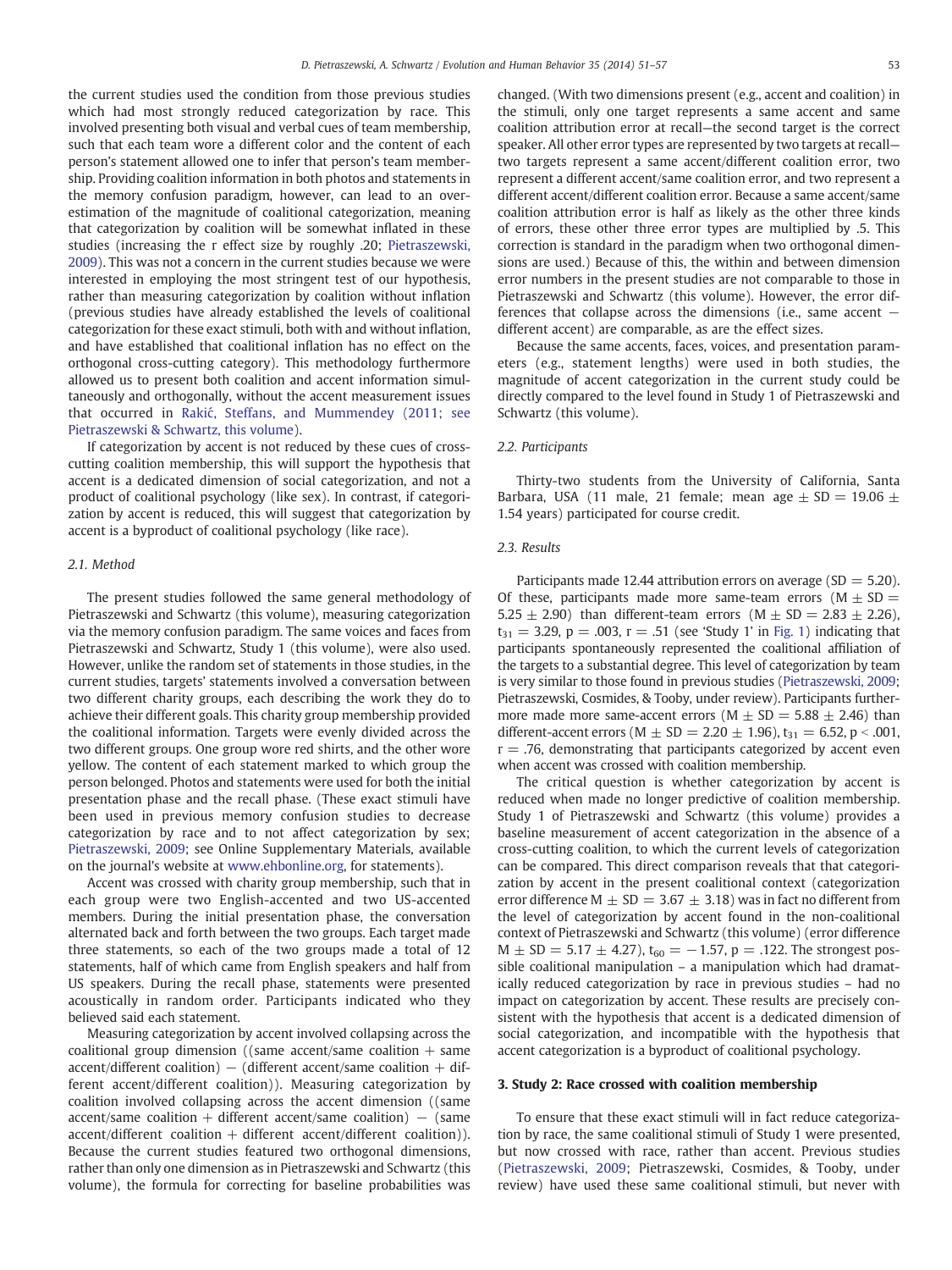<span id="page-3-0"></span>

Fig. 1. Categorization effect sizes for each study, the degree to which participants made more within-category attribution errors than between-category attribution errors. X axis indicates the stimulus distinction(s) used in each study. Leftmost column shows the magnitude of accent categorization found in the preceding studies in the absence of a crosscutting coalition. The third column – denoted with an asterisk – is from a separate project conducted on the same participant population, and shows the magnitude of racial categorization found in the absence of a cross-cutting coalition [\(Pietraszewski, 2009](#page-6-0); Pietraszewski, Cosmides, & Tooby, under review); this column is provided for the reader's convenience. Error bars:  $+1$  S.E.

the complete speakers' statements during both the encoding and recall portions of the paradigm. Conducting the present study with full sentences at recall allowed us to directly compare accent and race when exposed to the exact same experimental context, all within the same study.

Previous results suggest categorization by race should be substantially reduced by these cues of cross-cutting coalition membership, compared to previously-found baseline levels (which tend to range around an effect size of  $r = .70$  for male targets, [Pietraszewski, 2009;](#page-6-0) Pietraszewski, Cosmides, & Tooby, under review; Pietraszewski, Curry, Petersen, Cosmides, & Tooby, under review).

#### 3.1. Method

Study 2 presented the exact same coalitional information (i.e., two charity groups) as presented in Study 1, but now crossed with race instead of accent. As in the accent studies, targets were all male. Four targets were white, four were black, and race was crossed with coalition membership such that each charity group had equal numbers of black and white members. Following the procedure of previous race and coalition studies, statements were presented in text, rather than aurally. All other presentation parameters were the same as in Study 1.

#### 3.2. Participants

One hundred students from the University of California, Santa Barbara, USA (33 male, 67 female; mean age  $\pm$  SD = 18.24  $\pm$  .85) participated for course credit.

#### 3.3. Results

Participants made 17.36 attribution errors on average ( $SD = 3.42$ ). Of these, participants made more same-team errors ( $M \pm SD =$ 7.11  $\pm$  2.38) than different-team errors (M  $\pm$  SD = 3.60  $\pm$  2.50),  $t_{99} = 7.79$ , p < .001, r = .62 (see 'Study 2' in Fig. 1); participants again spontaneously categorized targets by their coalitional affiliation to a substantial degree. Participants also made more same-race errors  $(M \pm SD = 6.09 \pm 1.98)$  than different-race errors  $(M \pm SD = 1.98)$ 4.62  $\pm$  1.35), t<sub>99</sub> = 5.18, p < .001, r = .46, indicating that they also categorized by race. This level of categorization by race is nearly identical to the levels of categorization by race found in previous studies when race is crossed with coalition membership, and is significantly lower than baseline levels of categorization by race found in the non-coalitional context directly analogous to the accent baseline condition (a non-coalitional context in which targets are all wearing gray shirts, such that are no alternate visual markers; [Pietraszewski 2009](#page-6-0); Pietraszewski et al., under review),  $t_{169} = 3.27$ ,  $p = .001$ ,  $r = .24$ . This result verifies that these exact coalitional stimuli do in fact reduce categorization by race (see Fig. 1).

#### 4. General discussion

Whether accent categorization is a byproduct of coalitional categorization or is instead a dedicated dimension was tested. Accent differences were presented within a coalitional context which had been previously shown to strongly reduce categorization by race, but leave categorization by sex unaffected. When placed within this context, categorization by accent was not reduced at all. In fact, compared to a context in which accent was the only dimension within the stimuli [\(Pietraszewski & Schwartz, this volume](#page-6-0); Study 1), there was not even a statistically significant change in accent categorization, let alone any significant decrease (c.f. categorization by sex in [Kurzban et al., 2001\)](#page-5-0). Accent therefore behaved like a dedicated dimension, eliciting the same high level of categorization when crossed with coalition membership as when in a non-coalitional context. Study 2 furthermore provided a verification that these exact coalitional stimuli do in fact reduce categorization by race. Thus, the exact same manipulation had a reductive effect on race and no effect on accent. This is despite both race and accent being present at all times in the stimuli, both during the initial presentation phase of the paradigm, and also during the surprise recall phase. This lack of reduction in categorization by accent despite strong, cross-cutting cues to coalition membership strongly suggests that accent categorization is not a byproduct of coalitional psychology (like race), but is instead a dedicated dimension of social categorization (like sex).

#### 4.1. Implications for accent

The present studies and those preceding [preceding manuscript] tested the hypothesis that accent categorization is the result of dedicated cognitive systems, against five of the most plausible alternate hypotheses we could generate. These were: (i) categorization by more general sound differences, (ii) low level sound differences, (iii)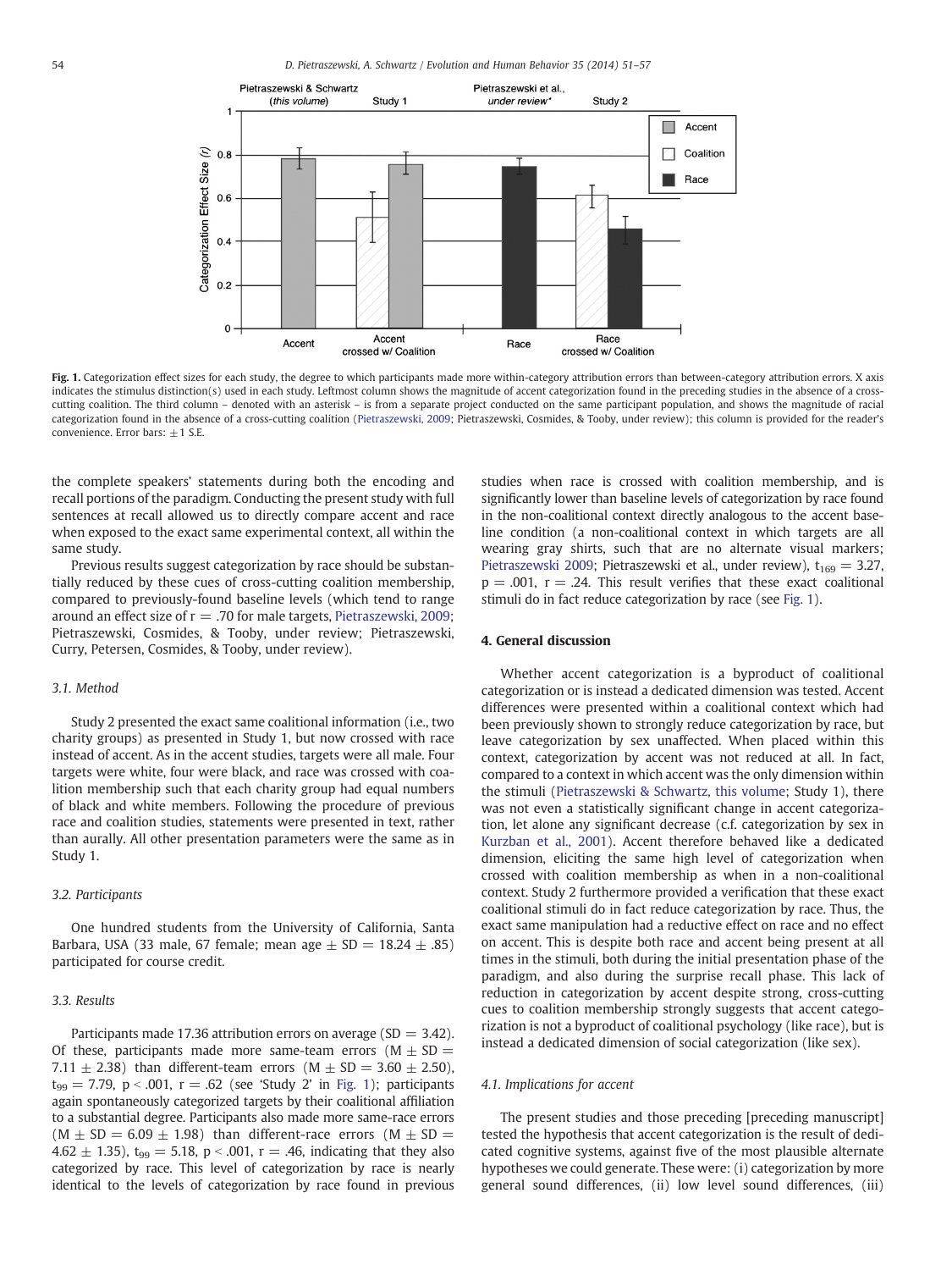differences in familiarity, (iv) differences in ease-of-processing, and (v) categorization as a byproduct of coalitional psychology. Every result unambiguously supported the dedicated cognitive system hypotheses and falsified the alternative hypothesis. These results offer substantial support to the notion that accent categorization is the result of natural selection building systems for this purpose. In fact, the present accent studies are one of the most stringentlycontrolled tests of any social categorization effect in the literature (as the vast majority of studies in this area contain no control conditions, or tests of alternative hypotheses; although for exemplary exceptions see: [Brewer, Weber, & Carini, 1995; Delton et al.,](#page-5-0) [2012; Hirschfeld & Gelman, 1997; Kurzban et al., 2001; Lieberman et](#page-5-0) [al., 2008; Stangor, Lynch, Duan, & Glass, 1992\)](#page-5-0). Therefore, at least until shown otherwise, accent belongs on the list of dedicated dimensions of person perception and categorization.

#### 4.2. Accent and coalitional representations

In addition to arbitrating between different hypotheses for the proximate psychology underlying accent categorization, the current results further demonstrate that the mind has no trouble simultaneously representing both the coalitional affiliations and accent differences among people, even when the two are entirely orthogonal to one another. In fact, there are good theoretical reasons to think that accent differences would need to be represented independent of coalitional/alliance relationships. This is because both accent and coalitions were present over evolutionary time, and each picks out a different aspect of the world.

Accent picks out the early social history of people—the language community in which someone's language repertoire crystallized. Coalitions mark who is cooperating to achieve a common goal, who is allied with whom, and who is differentially affiliating. The relationship between accent and coalition over the statistical average of evolutionary time predicts their computational relationship: Alliances are fast-paced and volatile; new alliances can be initiated, others dissolved, membership can shrink, expand, or change, and any one person can belong to multiple, overlapping, non-mutually exclusive relationships ([Harcourt & de Waal, 1992; Tooby & Cosmides, 2010](#page-5-0)). Linguistic shifts, in contrast, involve relatively slow and sequential intergenerational or residency shifts [\(Bowern, 2010\)](#page-5-0). Moreover, alliance dynamics occur at every social scale—siblings can join up against a third sibling, neighbors can be good friends or bitter rivals, and far away groups can represent a serious threat or an attractive partnership ([Bowern, 2010; Chapais, 2010](#page-5-0)). Linguistic differences, in contrast, occur over scales of frequent to semi-frequent interaction as a function of relative proximity, accessibility, and long-term social interaction [\(Nettle, 1999; Currie & Mace, 2012](#page-6-0)).

Because of these differences, coalitional alliances and accent boundaries would have recurrently cross-cut each other over evolutionary time, such that coalitional alliances occurred within and across accent boundaries. In other words, linguistic markers of origins – even if they do facilitate cooperation and coordination [\(Nettle, 1999](#page-6-0)) – would not always map onto social alliances (see [Hill, 1978](#page-5-0) for a review of the varied relationships between language differences and alliance across the ethnographic record). In order for the mind to unconfound accent from coalitional alliance (for example, to consider that someone who shares your accent can still hurt you, or that someone with a different accent could be an ally), accent and coalition must be underwritten by distinct psychological systems and represented as distinct entities. Moreover, because accents can mark coalitional boundaries ([Hill, 1978](#page-5-0)), the systems underwriting each also need to be able to 'talk' to one another (it would be a poor a design to not be able to consider that "people from language community X tend to be violent towards me" or that "language community Y is unknown and is thus treated as an antagonist by default"). This means systems for keeping track of coalitional alliances would need to operate independently of systems for attending to and categorizing by accent differences; the exact pattern of results found in the present studies.

It is important to note that is a computational requirement, and does not depend on the actuarial relationship between accent and coalitional relationships over evolutionary time. Even if accent was actuarially correlated with coalitional relationships, such that accents are probabilistically-tagged with coalitional or coordination expectations as a default in the mind (e.g., [Nettle, 1999\)](#page-6-0), indices of the two – accent and coalition membership – must remain distinct if proximate psychology systems are to attend to accent information uncoupled from coalitional relationships Otherwise, it would be impossible to represent the full range of possible correlations between linguistic and coalitional relationships [\(Hill, 1978](#page-5-0); for recent experimental economic evidence supporting this view see also Jensen, Petersen, Høgh-Olesen, & Ejstrup, under review). That is, accent indices need the capacity to become both more and less diagnostic of coalitional status upon receipt of information from the local social environment. This same conclusion is also a corollary of a proposal by [Nettle \(1999\)](#page-6-0); that language differentiation is driven by long-term use of language as basis of cooperating and trusting others. Such a scenario requires that signalers and receivers are able to monitor and update the shifting relationships between linguistic repertoires and actual patterns of cooperation and trust.

Finally, although in the present studies accent was the basis of strong categorization even when not coalitionally-relevant, this result does not preclude that there may be certain default social (including coordination or coalitional) expectations attached to accents. However, if these default expectations do exist, the present evidence suggests that these can be overridden when better information about alliance structure is provided (as demonstrated by the novel coalitional dimension being attended to at similar levels as in previous studies; see Jensen et al., under review, for converging evidence). Future research using other dependent measures than categorization will be able to more fully map out the coalitional structure of accent representations, and how accent and coalition interact over ontogeny in response to cues from the local environment (e.g., [Cohen](#page-5-0) [& Haun, 2013](#page-5-0)).

In sum, both the present empirical findings and considerations of recurrent computational requirements over evolutionary time suggest that (i) accent and coalition are interestingly distinct categories in the mind, and (ii) are underwritten by different proximate psychological systems.

#### 4.3. Accent, race, and the construct "group"

It is important to note that if accent is a dedicated dimension, whereas race is a byproduct, this in no way implies that accent is more important than race, or that accent is a better or stronger index of coalition/group membership than is race under modern circumstances (c.f. claims in developmental and social psychology: [Kinzler](#page-5-0) [et al., 2009; Kinzler & Spelke, 2011; Spelke & Kinzler; 2007; Raki](#page-5-0)ć [et al., 2011](#page-5-0)). Instead, even if accents are assigned a strong coalitional default – either because of phylogenetic actuarial relationships or ontogenetic inputs – other markers of coalitional alliance, such as behaviors, appearance cues, proximity, shared labels, etc. (including novel and culturally-idiosyncratic markers), will often readily trump and be more important than accent in predicting coalitional behavior, because these can in many cases provide a more precise map of the local coalitional landscape, due to their flexibility (e.g., [Richerson &](#page-6-0) [Boyd, 2001; Cosmides et al., 2003\)](#page-6-0). Whereas the relative permanence of linguistic repertoires make them highly desirable bases of coordination and forming coalitional relationships (Jensen et al., under review; [Nettle, 1999\)](#page-6-0), their inertia renders them poor ways to track most coalitional relationships most of the time, as coalitional relationships occur over multiple nested scales, and change in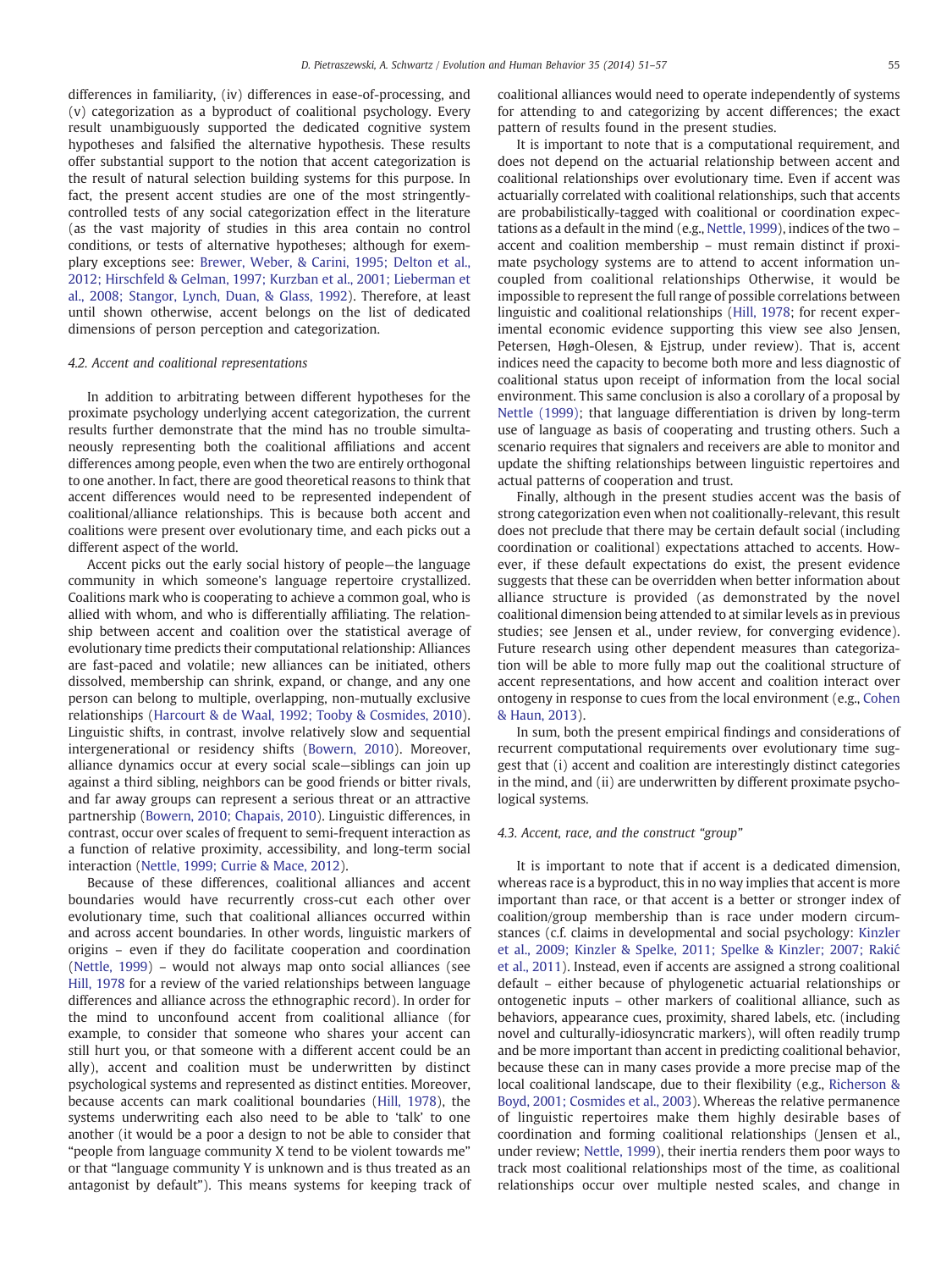<span id="page-5-0"></span>complex ways in response to specific events [\(Tooby & Cosmides,](#page-6-0) [2010\)](#page-6-0). Indeed, because markers of language community origins can either be coalitionally-predictive or not within a local social environment (see Hill, 1978, for evidence of the varied relationships between language and affiliation in the ethnographic record), it is unlikely that accent will simply serve as a coalitional marker in the same manner as the coalitional byproduct of race, and also unlikely that accent will always be a better or stronger marker of coalitional affiliation, especially when more predictive cues are present. In other words, although categorization by accent is a robust phenomenon and occurs independent of coalitional affiliation (as demonstrated in the present studies), it does not follow that accent will always be a better or more important group marker, or that accent and race will even pick out and mark the same type of "group" membership.

Instead, whether accent or race is a better or more important marker of "group" membership depends on what is meant by "group". If "group" means language community, then yes, accent is the better marker. If "group" means a collection of people coordinating, cooperating, or competing, then it is unlikely that accent is always or invariably going to be a better marker (Barth, 1969; Hill, 1978; Sapir, 1921). We suspect that much of the confusion surrounding claims about the relationship between accent, race, and the construct "group" in the social and developmental literatures stems from the assumption that "coalition" refers to any kind of a "group" or collection of people. That is, that "coalition" and "group" are simply interchangeable, and that accent and race thus mark the same kind of group. This assumption then forces a false choice of whether accent is generally a better marker than race. Instead, the present results suggest that accent and race have different underlying proximate psychologies, and as has been pointed out by generations of linguists and anthropologists (e.g., [Sapir, 1921; Barth, 1969; Gudykunst & Ting-](#page-6-0)[Toomey, 1990\)](#page-6-0), language and race correspond to different aspects of the world, and have complex and varied relationships with one another. As Barth (1969) points out: "…the traditional proposition that a race  $=$  a culture  $=$  a language and that a society  $=$  a unit which rejects or discriminates against others…prevents us from understanding the phenomenon of ethnic groups and their place in human society and culture...[and] implies a preconceived view of what are the significant factors in the genesis, structure, and function of such groups." (p. 409).

In fact, there is room for a plurality of types of collectives, rather than a single "group", and there is room in the minds' evolved taxonomy of human kinds for more than just coalitions. That is, there are likely adaptations for picking out and attending to more kinds of human collectives than just coalitions (or kinship), such that not every "group" need pick out a coalition. For instance, the mind's evolved taxonomy likely also includes tribe, connubium, or band level cohorts (e.g. [Richerson & Boyd, 2001\)](#page-6-0), particularly as these mark out important clines of social and cultural transmission, coordination, status-seeking, exposure to pathogens, and so on (Kelly, 1983, 1995; Nettle, 1999; Chapais, 2008, 2010). There are likely others as well. Indeed, we view the present accent results as direct experimental evidence that the mind – at a very fundamental and implicit level – cares about collectives of people that are neither directly coalitional nor kinship-based. This and other recent evolutionarily-informed work (e.g., [Moya, 2013; Cohen & Haun, 2013;](#page-6-0) Jensen et al., under review) represent the beginnings of a larger movement to decompose the folkconstruct "group" into more precise and evolutionarily-sophisticated types of human relationships and kinds.

#### Supplementary Materials

Supplementary data to this article can be found online at [http://dx.](http://dx.doi.org/10.1016/j.evolhumbehav.2013.09.005) [doi.org/10.1016/j.evolhumbehav.2013.09.005](http://dx.doi.org/10.1016/j.evolhumbehav.2013.09.005).

#### References

- Barth, F. (1969). [Ethnic groups and boundaries: The social organization of cultural differ](http://refhub.elsevier.com/S1090-5138(13)00107-4/rf0005)ence. [Boston: Little, Brown.](http://refhub.elsevier.com/S1090-5138(13)00107-4/rf0005)
- Biernat, M., & Vescio, T. K. (1993). [Categorization and stereotyping: Effects of group](http://refhub.elsevier.com/S1090-5138(13)00107-4/rf0015) [context on memory and social judgment.](http://refhub.elsevier.com/S1090-5138(13)00107-4/rf0015) Journal of Experimental Social Psychology, 29[, 166](http://refhub.elsevier.com/S1090-5138(13)00107-4/rf0015)–202.
- Bowern, C. (2010). [Correlates of language change in hunter-gatherer and other](http://refhub.elsevier.com/S1090-5138(13)00107-4/rf0020) 'small' languages. [Language and Linguistics](http://refhub.elsevier.com/S1090-5138(13)00107-4/rf0020), 4, 665–679.
- Brewer, M. B., Weber, J. G., & Carini, B. (1995). [Person memory in intergroup contexts:](http://refhub.elsevier.com/S1090-5138(13)00107-4/rf0025) Categorization versus individuation. [Journal of Personal and Social Psychology](http://refhub.elsevier.com/S1090-5138(13)00107-4/rf0025), 69, 29–[40.](http://refhub.elsevier.com/S1090-5138(13)00107-4/rf0025)
- Cabecinhas, R., & Amâncio, L. (1999). [Asymmetries in the perception of other as a](http://refhub.elsevier.com/S1090-5138(13)00107-4/rf0035) [function of social position and context.](http://refhub.elsevier.com/S1090-5138(13)00107-4/rf0035) Swiss Journal of Psychology, 58, 40–50.
- Chapais, B. (2008). [Primeval kinship: How pair-bonding gave birth to human society.](http://refhub.elsevier.com/S1090-5138(13)00107-4/rf0040) [Cambridge, MA: Harvard University Press.](http://refhub.elsevier.com/S1090-5138(13)00107-4/rf0040)
- Chapais, B. (2010). [The deep structure of human society: Primate origins and evolution.](http://refhub.elsevier.com/S1090-5138(13)00107-4/rf0320) In P. M. Kappeler, & J. B. Silk (Eds.), [Mind the gap: Tracing the origins of human](http://refhub.elsevier.com/S1090-5138(13)00107-4/rf0320) universals (pp. 19–[51\). New York: Springer.](http://refhub.elsevier.com/S1090-5138(13)00107-4/rf0320)
- Cohen, E., & Haun, D. (2013). [The development of tag-based cooperation via a socially](http://refhub.elsevier.com/S1090-5138(13)00107-4/rf0050) acquired trait. [Evolution and Human Behaviour](http://refhub.elsevier.com/S1090-5138(13)00107-4/rf0050), 34, 230–235.
- Cosmides, L., Tooby, J., & Kurzban, R. (2003). [Perceptions of race.](http://refhub.elsevier.com/S1090-5138(13)00107-4/rf0055) Trends in Cognitive [Science](http://refhub.elsevier.com/S1090-5138(13)00107-4/rf0055), 7, 517–521.
- Currie, T. E., & Mace, R. (2012). [The evolution of ethnolinguistic diversity.](http://refhub.elsevier.com/S1090-5138(13)00107-4/rf0060) Advances in [Complex Systems](http://refhub.elsevier.com/S1090-5138(13)00107-4/rf0060), 15, 1–20.
- Delton, A. W., Cosmides, L., Robertson, T. E., Guemo, M., & Tooby, J. (2012). [The](http://refhub.elsevier.com/S1090-5138(13)00107-4/rf0065) [psychosemantics of free riding: Dissecting the architecture of a moral concept.](http://refhub.elsevier.com/S1090-5138(13)00107-4/rf0065) [Journal of Personal and Social Psychology](http://refhub.elsevier.com/S1090-5138(13)00107-4/rf0065), 102, 1252–1270.
- Giles, H., & Powesland, P. F. (1975). [Speech style and social evaluation.](http://refhub.elsevier.com/S1090-5138(13)00107-4/rf0080) New York: [Academic Press.](http://refhub.elsevier.com/S1090-5138(13)00107-4/rf0080)
- Gluszek, A., & Dovidio, J. F. (2010). [The way they speak: A social psychological](http://refhub.elsevier.com/S1090-5138(13)00107-4/rf0085) [perspective on the stigma of nonnative accents in communication.](http://refhub.elsevier.com/S1090-5138(13)00107-4/rf0085) Personality and [Social Psychology Review](http://refhub.elsevier.com/S1090-5138(13)00107-4/rf0085), 14, 214–237.
- Graves, J. L. (2001). [The emperor's new clothes: Biological theories of race at the](http://refhub.elsevier.com/S1090-5138(13)00107-4/rf0090) millennium. [New Brunswick, NJ: Rutgers University Press.](http://refhub.elsevier.com/S1090-5138(13)00107-4/rf0090)
- Gudykunst, W. B., & Ting-Toomey, S. (1990). [Ethnic identity, language and](http://refhub.elsevier.com/S1090-5138(13)00107-4/rf0095) [communication breakdowns. In H. Giles, & W. P. Robinson \(Eds.\),](http://refhub.elsevier.com/S1090-5138(13)00107-4/rf0095) Handbook of language and social psychology (pp. 309–[327\). New York: John Wiley & Sons.](http://refhub.elsevier.com/S1090-5138(13)00107-4/rf0095)
- Hamilton, D. L., Stroessner, S. J., & Driscoll, D. M. (1994). [Social cognition and the study](http://refhub.elsevier.com/S1090-5138(13)00107-4/rf0100) [of stereotyping. In P. G. Devine, D. L. Hamilton, & T. M. Ostrom \(Eds.\),](http://refhub.elsevier.com/S1090-5138(13)00107-4/rf0100) Social [cognition:Impact on social psychology](http://refhub.elsevier.com/S1090-5138(13)00107-4/rf0100) (pp. 291–346). San Diego: Academic Press.
- Harcourt, A. H., & de Waal, F. B. M. (Eds.). (1992). [Coalitions and alliances in humans and](http://refhub.elsevier.com/S1090-5138(13)00107-4/rf0105) other animals[. New York: Oxford University Press.](http://refhub.elsevier.com/S1090-5138(13)00107-4/rf0105)
- Hill, J. H. (1978). [Language contact systems and human adaptations.](http://refhub.elsevier.com/S1090-5138(13)00107-4/rf0110) Journal of [Anthropological Research](http://refhub.elsevier.com/S1090-5138(13)00107-4/rf0110), 34, 1–26.
- Hirschfeld, L. A., & Gelman, S. A. (1997). [What young children think about the](http://refhub.elsevier.com/S1090-5138(13)00107-4/rf0120) [relationship between language variation and social difference.](http://refhub.elsevier.com/S1090-5138(13)00107-4/rf0120) Cognitive Development, 12[, 213](http://refhub.elsevier.com/S1090-5138(13)00107-4/rf0120)–238.
- Kelly, R. L. (1983). Hunter–[gatherer mobility strategies.](http://refhub.elsevier.com/S1090-5138(13)00107-4/rf0130) Journal of Anthropological [Research](http://refhub.elsevier.com/S1090-5138(13)00107-4/rf0130), 39, 277–306.
- Kelly, R. L. (1995). [The foraging spectrum: Diversity in hunter](http://refhub.elsevier.com/S1090-5138(13)00107-4/rf0135)–gatherer lifeways. [Washington, DC: Smithsonian Institution Press.](http://refhub.elsevier.com/S1090-5138(13)00107-4/rf0135)
- Kinzler, K. D., Dupoux, E., & Spelke, E. S. (2007). [The native language of social cognition.](http://refhub.elsevier.com/S1090-5138(13)00107-4/rf0140) [Proceedings of the National Academy of Science](http://refhub.elsevier.com/S1090-5138(13)00107-4/rf0140), 104, 12577–12580.
- Kinzler, K. D., Shutts, K., DeJesus, J., & Spelke, E. S. (2009). [Accent trumps race in guiding](http://refhub.elsevier.com/S1090-5138(13)00107-4/rf0145) [children's social preferences.](http://refhub.elsevier.com/S1090-5138(13)00107-4/rf0145) Social Cognition, 27, 623–634.
- Kinzler, K. D., & Spelke, E. S. (2011). [Do infants show social preferences for people](http://refhub.elsevier.com/S1090-5138(13)00107-4/rf0150) [differing in race?](http://refhub.elsevier.com/S1090-5138(13)00107-4/rf0150) Cognition, 119, 1–9.
- Kirby, S. (1998). [Fitness and the selective adaptation of language. In J. R. Hurford, M.](http://refhub.elsevier.com/S1090-5138(13)00107-4/rf0125) Studdert-Kennedy, & C. Knight (Eds.), [Approaches to the evolution of language: Social](http://refhub.elsevier.com/S1090-5138(13)00107-4/rf0125) and cognitive bases. (pp. 1–[19\). New York: Cambridge University Press.](http://refhub.elsevier.com/S1090-5138(13)00107-4/rf0125)
- Komarova, N. L., & Nowak, M. A. (2001). [Natural selection of the critical period for](http://refhub.elsevier.com/S1090-5138(13)00107-4/rf0155) language acquisition. [Proceedings of the Royal Society London \(Biological Sciences\)](http://refhub.elsevier.com/S1090-5138(13)00107-4/rf0155), 268[, 1189](http://refhub.elsevier.com/S1090-5138(13)00107-4/rf0155)–1196.
- Kurzban, R., Tooby, J., & Cosmides, L. (2001). [Can race be erased? Coalitional com](http://refhub.elsevier.com/S1090-5138(13)00107-4/rf0160)putation and social categorization. [Proceedings of the National Academy of Science](http://refhub.elsevier.com/S1090-5138(13)00107-4/rf0160), 98[, 15387](http://refhub.elsevier.com/S1090-5138(13)00107-4/rf0160)–15392.
- Leacock, E., & Lee, R. (Eds.). (1982). [Politics and history in band societies](http://refhub.elsevier.com/S1090-5138(13)00107-4/rf0165). Cambridge: [Cambridge University Press.](http://refhub.elsevier.com/S1090-5138(13)00107-4/rf0165)
- Lee, R. B. (1972). [!Kung spatial organization: An ecological and historical perspective.](http://refhub.elsevier.com/S1090-5138(13)00107-4/rf0170) [Human Ecology](http://refhub.elsevier.com/S1090-5138(13)00107-4/rf0170), 1, 125–147.
- Lieberman, D., Oum, R. E., & Kurzban, R. (2008). [The family of fundamental social](http://refhub.elsevier.com/S1090-5138(13)00107-4/rf0175) [categories includes kinship: Evidence from the memory confusion paradigm.](http://refhub.elsevier.com/S1090-5138(13)00107-4/rf0175) [European Journal of Social Psychology](http://refhub.elsevier.com/S1090-5138(13)00107-4/rf0175), 38, 998–1012.
- Lorenzi-Cioldi, F., Eagly, A. H., & Stewart, T. L. (1995). [Homogeneity of gender groups in](http://refhub.elsevier.com/S1090-5138(13)00107-4/rf0185) memory. [Journal of Experimental Social Psychology](http://refhub.elsevier.com/S1090-5138(13)00107-4/rf0185), 31, 193–217.
- Maddox, K. B., & Chase, S. G. (2004). [Manipulating subcategory salience: Exploring the](http://refhub.elsevier.com/S1090-5138(13)00107-4/rf0190) [link between skin tone and social perception of blacks.](http://refhub.elsevier.com/S1090-5138(13)00107-4/rf0190) European Journal of Social [Psychology](http://refhub.elsevier.com/S1090-5138(13)00107-4/rf0190), 34, 533–546.
- Manning, J. T., Bundred, P. E., & Mather, F. M. (2004). [Second to fourth digit ratio, sexual](http://refhub.elsevier.com/S1090-5138(13)00107-4/rf0195) selection, and skin colour. [Evolution and Human Behaviour](http://refhub.elsevier.com/S1090-5138(13)00107-4/rf0195), 25, 38–50.
- Messick, D. M., & Mackie, D. M. (1989). [Intergroup relations.](http://refhub.elsevier.com/S1090-5138(13)00107-4/rf0200) Annual Review of [Psychology](http://refhub.elsevier.com/S1090-5138(13)00107-4/rf0200), 40, 45–81.
- Migdal, M. J., Hewstone, M., & Mullen, B. (1998). [The effects of crossed categorization on](http://refhub.elsevier.com/S1090-5138(13)00107-4/rf0205) [intergroup evaluations: A meta-analysis.](http://refhub.elsevier.com/S1090-5138(13)00107-4/rf0205) British Journal of Social Psychology, 37, 303–[324.](http://refhub.elsevier.com/S1090-5138(13)00107-4/rf0205)